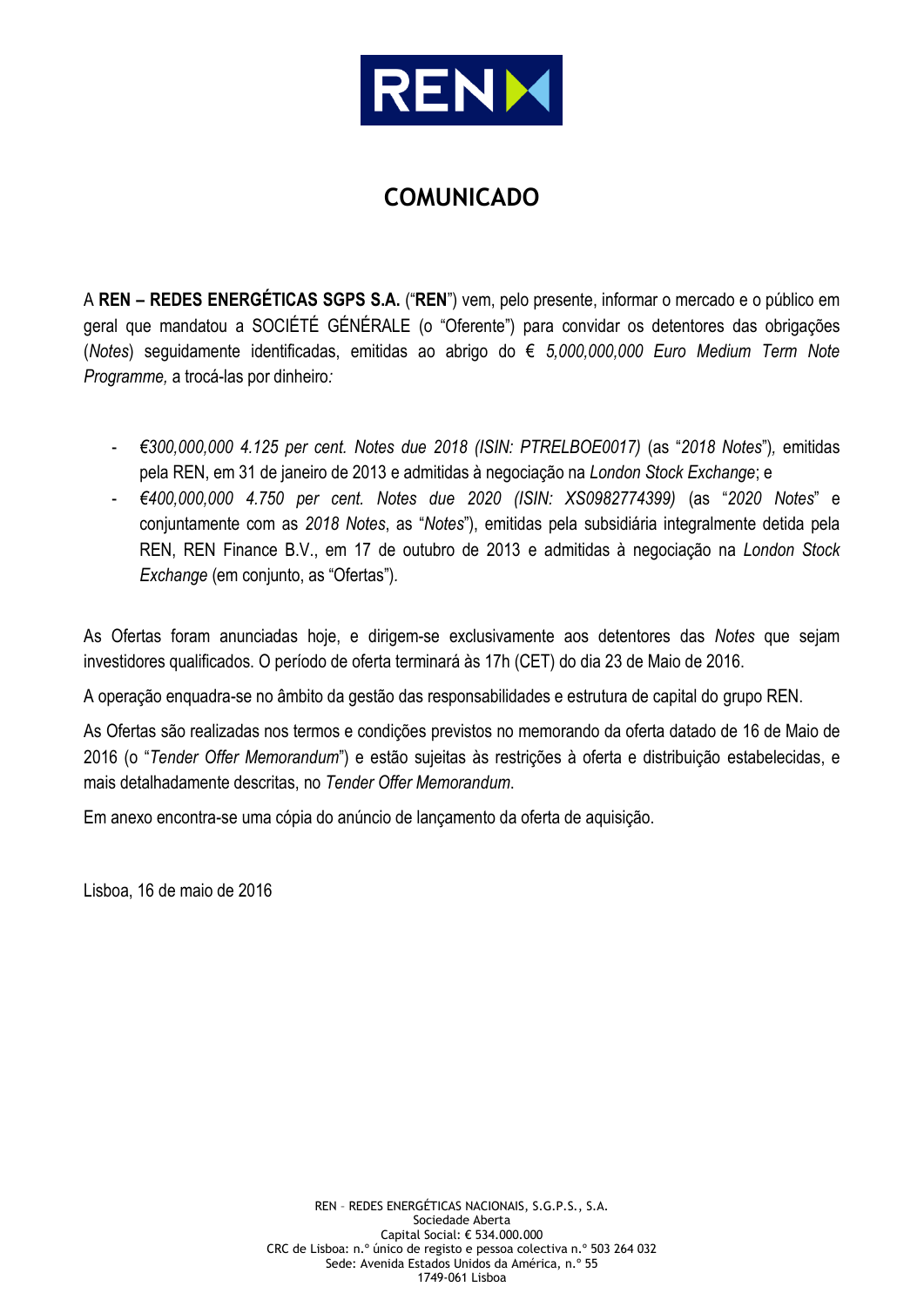

# **ANEXO**

## **ANÚNCIO DE LANÇAMENTO DA OFERTA DE AQUISIÇÃO**

**Société Générale announces Tender Offers for REN – Redes Energéticas Nacionais, SGPS, S.A.'s €300,000,000 4.125 per cent. Notes due 2018 and REN Finance B.V.'s €400,000,000 4.750 per cent. Notes due 2020**

**NOT FOR DISTRIBUTION IN OR INTO OR TO ANY PERSON LOCATED OR RESIDENT IN THE UNITED STATES, ITS TERRITORIES AND POSSESSIONS (INCLUDING PUERTO RICO, THE U.S. VIRGIN ISLANDS, GUAM, AMERICAN SAMOA, WAKE ISLAND AND THE NORTHERN MARIANA ISLANDS), ANY STATE OF THE UNITED STATES OR THE DISTRICT OF COLUMBIA** (the **United States**) **OR TO ANY U.S. PERSON (DEFINED AS DESCRIBED BELOW) OR IN OR INTO ANY OTHER JURISDICTION WHERE IT IS UNLAWFUL TO DISTRIBUTE THIS ANNOUNCEMENT (SEE "OFFER AND DISTRIBUTION RESTRICTIONS" BELOW).**

**THIS ANNOUNCEMENT IS NOT ADDRESSED TO ANY PERSON RESIDENT OR ACTING THROUGH AN ESTABLISHMENT IN PORTUGAL (I) WHO IS NOT A QUALIFIED INVESTOR (***INVESTIDOR QUALIFICADO***), WITHIN THE MEANING SET OUT IN THE PORTUGUESE SECURITIES CODE (DECREE-LAW NO. 486/99 OF 13 NOVEMBER 1999, AS AMENDED FROM TIME TO TIME)** (the **Portuguese Securities Code**) **OR (II) OTHERWISE UNDER ANY CIRCUMSTANCES WHICH ARE DEEMED TO BE A PUBLIC OFFER UNDER THE PORTUGUESE SECURITIES CODE.** 

*16 May 2016*. Société Générale (the **Offeror**) announces today separate invitations to holders of the outstanding (a) €300,000,000 4.125 per cent. Notes due 2018 (the **2018 Notes**) of REN – Redes Energéticas Nacionais, SGPS, S.A. (**REN**) and (b) €400,000,000 4.750 per cent. Notes due 2020 (the **2020 Notes** and, together with the 2018 Notes, the **Notes** and each a **Series**) of REN Finance B.V. (**REN B.V.** and, together with REN, the **Issuers**) to tender such Notes for purchase by the Offeror for cash (each such invitation an **Offer** and together the **Offers**). The Offers are being made on the terms and subject to the conditions contained in the tender offer memorandum dated 16 May 2016 (the **Tender Offer Memorandum**) and are subject to the offer and distribution restrictions set out below and as more fully described in the Tender Offer Memorandum.

Copies of the Tender Offer Memorandum are (subject to distribution restrictions) available from the Tender Agent as set out below. Capitalised terms used but not otherwise defined in this announcement shall have the meaning given to them in the Tender Offer Memorandum.

#### **Summary of the Offers**

| <b>Issuer</b>                                            | <b>Description of</b><br>the Notes                  | <b>ISIN / Common</b><br>Code | Principal<br>Amount<br>Outstanding | 2020 Notes<br><b>Benchmark</b>                 | 2020 Notes<br><b>Purchase</b><br><b>Spread</b> | 2018 Notes<br><b>Purchase</b><br>Yield | Amount subject to the<br><b>Offers</b>                                                                                                                                                                                             |
|----------------------------------------------------------|-----------------------------------------------------|------------------------------|------------------------------------|------------------------------------------------|------------------------------------------------|----------------------------------------|------------------------------------------------------------------------------------------------------------------------------------------------------------------------------------------------------------------------------------|
| $REN - Redes$<br>Energéticas<br>Nacionais,<br>SGPS, S.A. | €300,000,000<br>4.125 per cent.<br>Notes due 2018   | PTRELBOE0017<br>088256689    | €300,000,000                       | N/A                                            | N/A                                            | $0.000$ per<br>cent.                   | Any and all                                                                                                                                                                                                                        |
| <b>REN</b> Finance<br>B.V.                               | €400,000,000<br>$4.750$ per cent.<br>Notes due 2020 | XS0982774399 /<br>098277439  | €400,000,000                       | 2020 Notes<br>Interpolated<br>Mid-Swap<br>Rate | 90 bps                                         | N/A                                    | Subject as set out<br>herein, an aggregate<br>principal amount of up<br>to (a) $\text{\textsterling}300,000,000$ less<br>(b) the aggregate<br>principal amount of<br>2018 Notes validly<br>tendered and accepted<br>by the Offeror |

#### **Rationale for the Offers**

REN B.V. announced today its intention to issue a series of new-euro denominated fixed-rate notes (the **New Notes**) under the Issuer's €5,000,000,000 Euro Medium Term Note Programme. Part of the consideration for the New Notes will take the form of Notes purchased by the Offeror in the Offers. The purpose of the Offers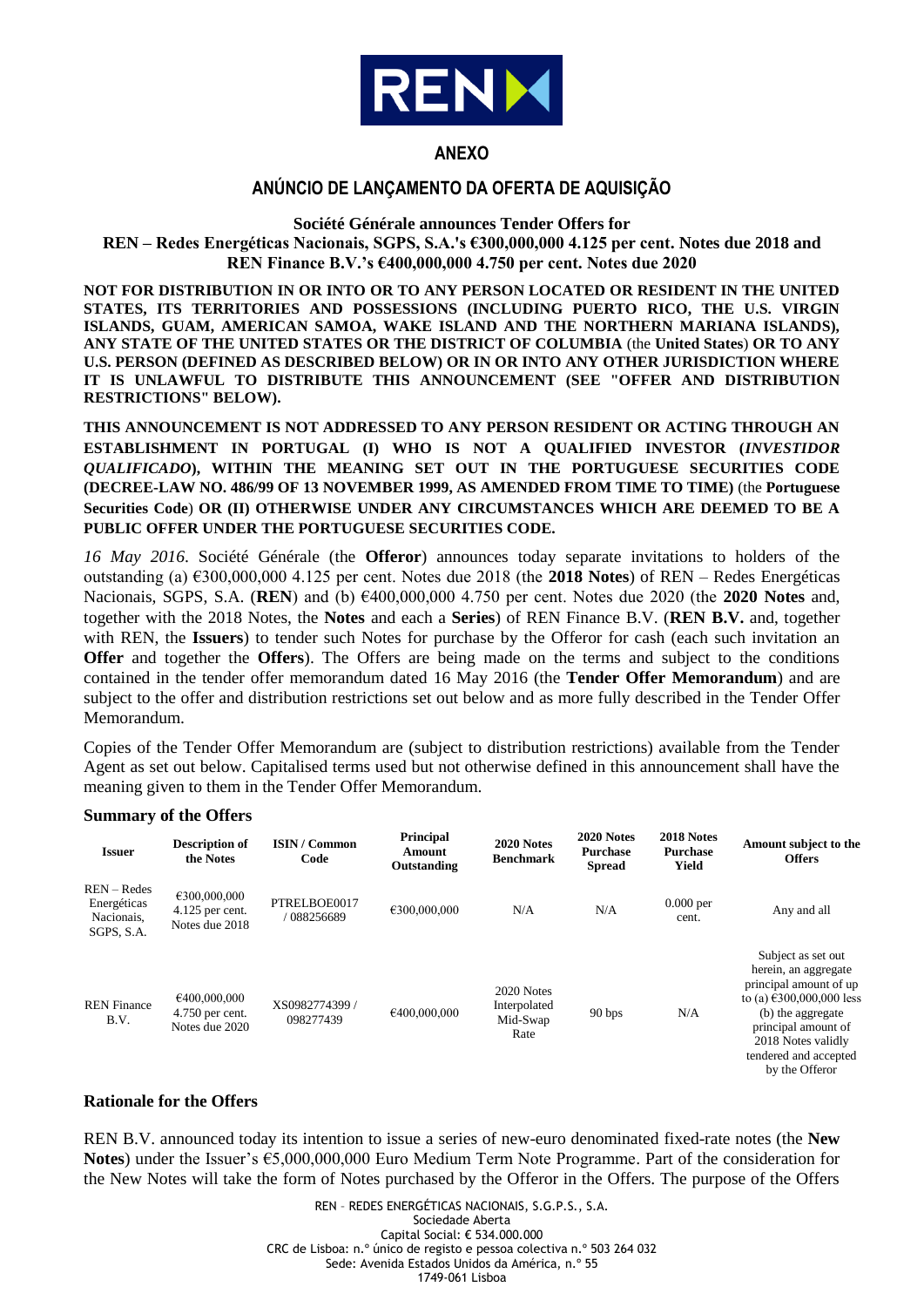

is thus to proactively manage upcoming debt redemptions and to extend the average debt maturity profile for REN B.V. and REN.

## **Details of the Offers**

In respect of each Series, the Offeror will pay for any Notes of the relevant Series validly tendered and accepted by it for purchase pursuant to the relevant Offer a purchase price (each a **Purchase Price**) to be determined at or around 2.00 p.m. (CET) (the **Pricing Time**) on the day on which the issue of the New Notes (as defined below) is priced (the **Pricing Date**) in the manner described in the Tender Offer Memorandum by reference to:

- (i) in respect of the 2018 Notes, the fixed purchase yield of 0.000 per cent. (the **2018 Notes Purchase Yield**); and
- (ii) in respect of the 2020 Notes, the sum (such sum, the **2020 Notes Purchase Yield** and, together with the 2018 Notes Purchase Yield, the **Purchase Yields** and each a **Purchase Yield**) of a purchase spread of 90 basis points (the **2020 Notes Purchase Spread**) and the 2020 Notes Interpolated Mid-Swap Rate.

The Offeror will also pay an Accrued Interest Payment in respect of Notes accepted for purchase pursuant to the Offers.

## **Acceptance Amounts and Scaling**

If the Offeror decides to accept valid tenders of 2018 Notes for purchase pursuant to the relevant Offer, it will accept for purchase all of the 2018 Notes that are validly tendered (the aggregate principal amount of such validly tendered and accepted 2018 Notes being the **2018 Notes Acceptance Amount**), with no *pro rata scaling*.

If the Offeror decides to accept any 2020 Notes for purchase, the Offeror proposes that the aggregate principal amount of 2020 Notes it will accept for purchase pursuant to the relevant Offer will be an amount of up to (a) €300,000,000 less (b) the 2018 Notes Acceptance Amount, although the Offeror reserves the right, in its sole discretion, to accept significantly more or significantly less than such amount of 2020 Notes (or no 2020 Notes) for purchase pursuant to the relevant Offer (the final principal amount of 2020 Notes accepted for purchase pursuant to the relevant Offer being the **2020 Notes Acceptance Amount**).

In respect of the 2020 Notes, if the Offeror accepts any 2020 Notes for purchase pursuant to the relevant Offer and the aggregate principal amount of 2020 Notes validly tendered is greater than the 2020 Notes Acceptance Amount, the Offeror intends to accept such validly tendered 2020 Notes for purchase on a *pro rata* basis such that the aggregate principal amount of 2020 Notes accepted for purchase pursuant to the relevant Offer is no greater than the 2020 Notes Acceptance Amount, as further set out in the Tender Offer Memorandum.

## **New Issue Condition**

Whether the Offeror will purchase any Notes validly tendered in the Offers is subject, without limitation, to (i) the pricing of the issue of the New Notes and (ii) the signing by REN B.V., REN and J.P. Morgan Securities plc, Société Générale and any other manager(s) as may be appointed by the Issuers in connection with the offering of the New Notes (together, the **Managers**) of a subscription agreement for the purchase of, and subscription for, the New Notes and such subscription agreement remaining in full force and effect as at the Tender Offer Settlement Date (the **New Issue Condition**).

## **Priority Allocation Right**

## *Priority in allocation of New Notes*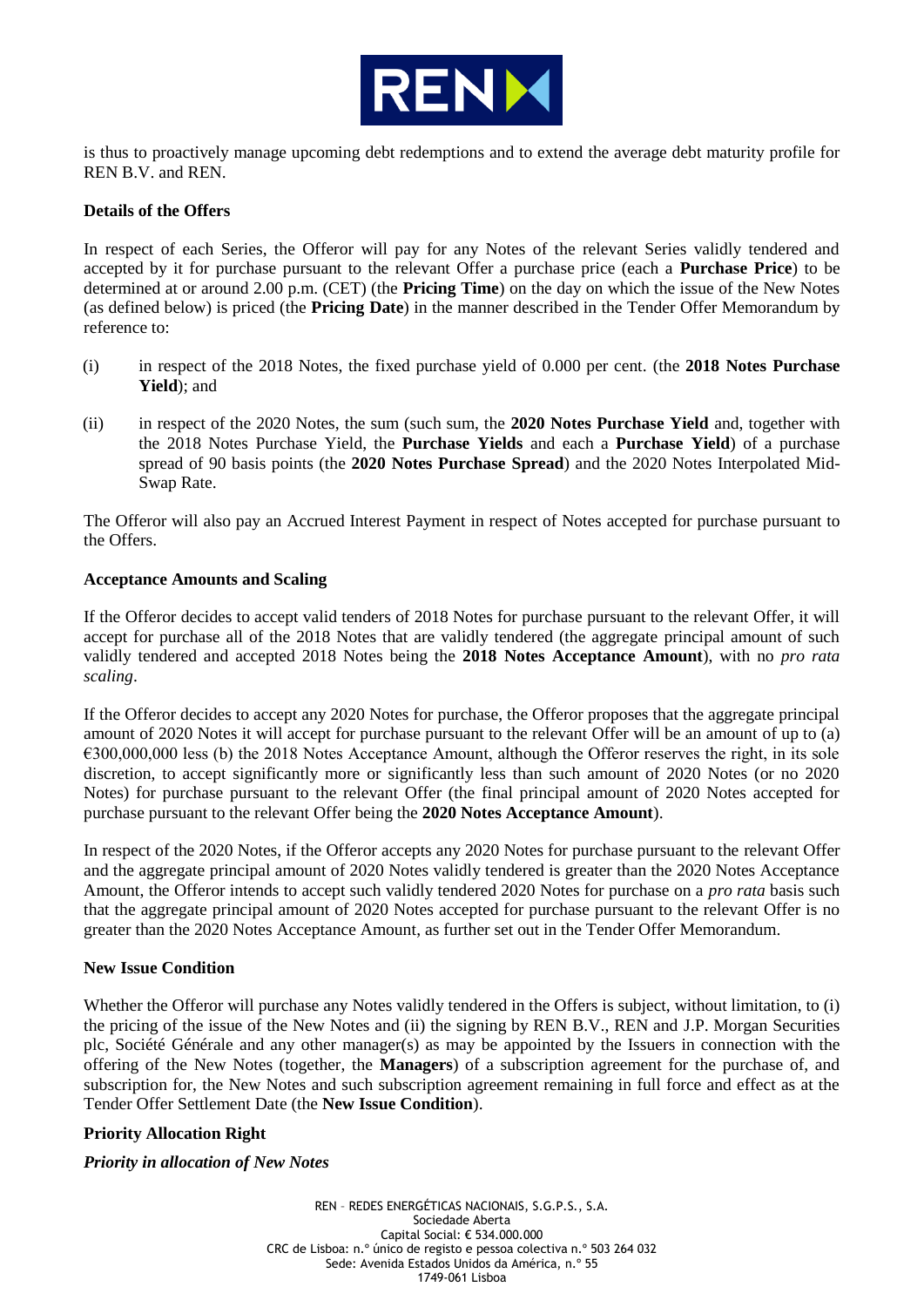

A Noteholder that wishes to subscribe for New Notes in addition to tendering Notes for purchase pursuant to either Offer will receive priority in the allocation of the New Notes, subject to the completion of the relevant Offer, the issue of the New Notes and as further described in the Tender Offer Memorandum.

Such priority will be given for an aggregate principal amount of New Notes (such priority amount, a **Priority Allocation Right**) up to the aggregate principal amount of Notes which are the subject of the Noteholder's valid Tender Instruction where an allocation of New Notes is also requested (such Tender Instruction, a **Tender and Priority Allocation Right Instruction**), subject to (i) the acceptance for purchase by the Offeror of the Notes so tendered pursuant to the relevant Offer and (ii) in the case of 2020 Notes, any *pro rata* scaling of Priority Allocation Rights, as further described below and in the Tender Offer Memorandum. To receive a Priority Allocation Right, a Noteholder will need to follow the procedures set out in the Tender Offer Memorandum.

A Noteholder that wishes to tender Notes for purchase pursuant to an Offer but does not wish to receive a Priority Allocation Right must complete a Tender Instruction with no request for a Priority Allocation Right (such Tender Instruction, a **Tender Only Instruction** and, together with any Tender and Priority Allocation Right Instructions, the **Tender Instructions**) for the Notes it wishes to tender for purchase only.

**If any Noteholder wishes to purchase New Notes in addition to its Priority Allocation Right it must make a separate application for the purchase of such additional New Notes to any of the Managers of the issue of the New Notes in accordance with the standard new issue procedures of such Manager.**

## *Scaling of Priority Allocation Rights*

The Offeror proposes to grant Priority Allocation Rights in respect of the New Notes of up to €300,000,000 in aggregate principal amount, although REN B.V. has informed the Offeror that it reserves the right, in its sole discretion, to increase or decrease such amount (such amount, as the same may be increased or decreased, the **New Notes Cap**).

If REN B.V. decides to issue the New Notes and the aggregate principal amount of Priority Allocation Rights granted exceeds the New Notes Cap, Priority Allocation Rights granted in connection with valid tenders of 2020 Notes will be subject to *pro rata* scaling such that the aggregate principal amount of New Notes to which all Priority Allocation Rights relate, once such *pro rata* scaling has been taken into account, is no greater than the New Notes Cap, as more fully described in the Tender Offer Memorandum.

## **Tender Instructions**

In order to participate in, and be eligible to receive the relevant Purchase Price and Accrued Interest Payment pursuant to, an Offer, Noteholders must validly tender their Notes for purchase by delivering, or arranging to have delivered on their behalf, a valid Tender Instruction that is received by the Tender Agent by 5.00 p.m. (CET) on 23 May 2016 (the **Expiration Deadline**).

In respect of the 2018 Notes, Tender Instructions must be submitted by Interbolsa Affiliate Members, and may be submitted either (a) online via www.lucid-is.com/ren or (b) by fax, in the form of the Tender Instruction set out in Annex 1 to the Tender Offer Memorandum, to the Tender Agent on +44 (0) 20 3004 1590.

In respect of the 2020 Notes, Tender Instructions must be submitted via Euroclear or Clearstream, Luxembourg, in accordance with the procedures further described in the Tender Offer Memorandum.

A separate Tender Instruction must be duly completed on behalf of each beneficial owner of the Notes and in respect of each Series.

Tender Instructions will be irrevocable, except in the limited circumstances described in the Tender Offer Memorandum.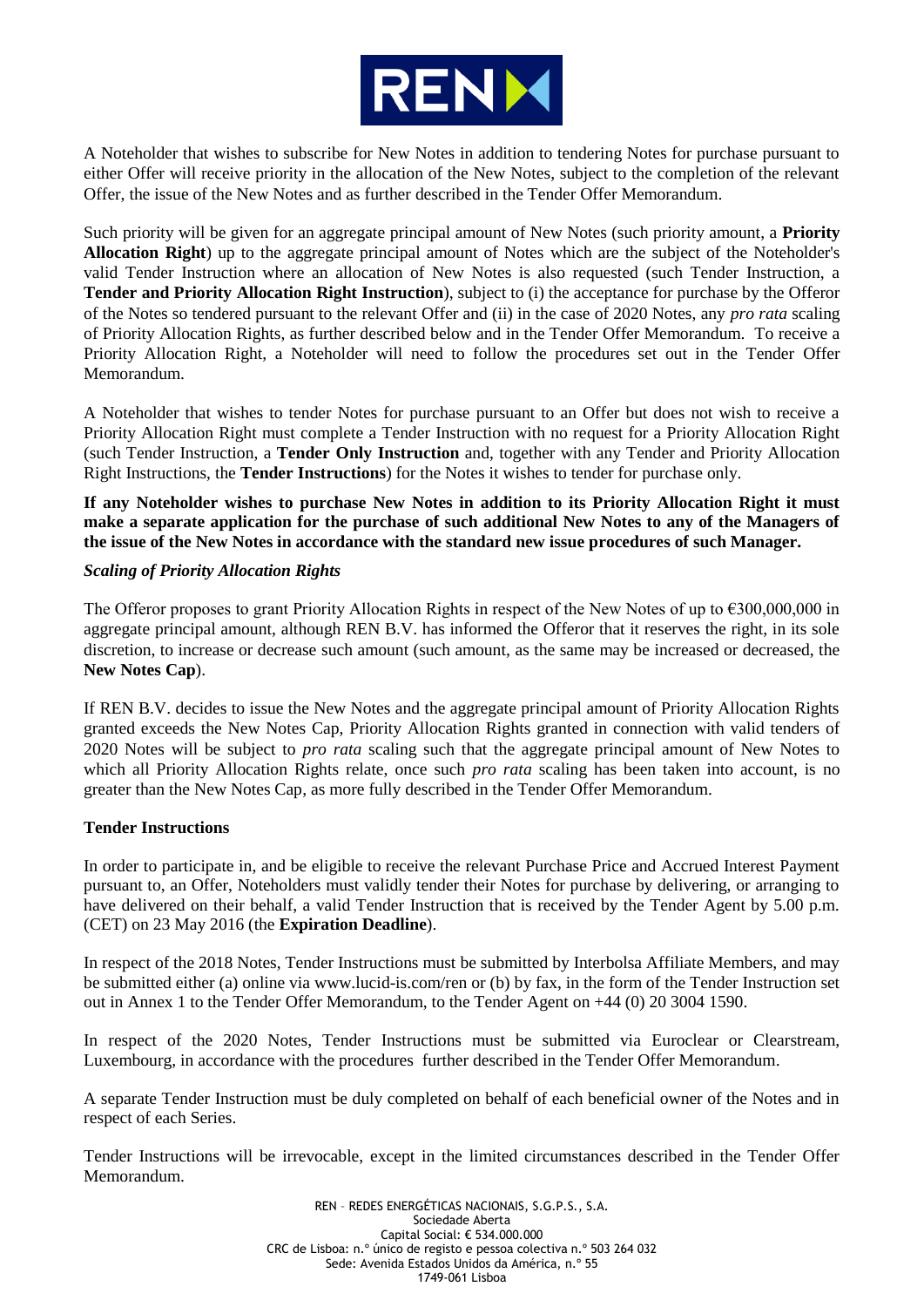

## **Indicative Timetable for the Offer**

| Events                                                                                                                                                                                                                                                                                                                                                                                                                                                                                                                                         | <b>Times and Dates</b>                                                                                   |  |
|------------------------------------------------------------------------------------------------------------------------------------------------------------------------------------------------------------------------------------------------------------------------------------------------------------------------------------------------------------------------------------------------------------------------------------------------------------------------------------------------------------------------------------------------|----------------------------------------------------------------------------------------------------------|--|
| <b>Commencement of the Offers</b>                                                                                                                                                                                                                                                                                                                                                                                                                                                                                                              |                                                                                                          |  |
| Announcement of the Offers and intention of REN B.V. to issue New Notes.                                                                                                                                                                                                                                                                                                                                                                                                                                                                       | 16 May 2016                                                                                              |  |
| Tender Offer Memorandum available from the Tender Agent.                                                                                                                                                                                                                                                                                                                                                                                                                                                                                       |                                                                                                          |  |
| <b>Expiration Deadline</b>                                                                                                                                                                                                                                                                                                                                                                                                                                                                                                                     |                                                                                                          |  |
| Final deadline for receipt of valid Tender Instructions by the Tender Agent in order for<br>Noteholders to be able to participate in the Offers (and eligible for a Priority Allocation Right if<br>valid Tender and Priority Allocation Right Instructions are submitted).                                                                                                                                                                                                                                                                    | 5.00 p.m. (CET) on 23 May 2016                                                                           |  |
| <b>Pricing of New Notes</b>                                                                                                                                                                                                                                                                                                                                                                                                                                                                                                                    |                                                                                                          |  |
| Expected pricing of the New Notes.                                                                                                                                                                                                                                                                                                                                                                                                                                                                                                             | On or around 24 May 2016, but<br>such date is subject to change<br>without notice                        |  |
| <b>Pricing Date</b>                                                                                                                                                                                                                                                                                                                                                                                                                                                                                                                            |                                                                                                          |  |
| Expected pricing of the Offers to take place on the same day on which the issue of the New<br>Notes is priced.                                                                                                                                                                                                                                                                                                                                                                                                                                 | On or around 24 May 2016, but<br>such date is subject to change<br>without notice                        |  |
| <b>Announcement of Indicative Details of Pro Rata Scaling (if any)</b>                                                                                                                                                                                                                                                                                                                                                                                                                                                                         |                                                                                                          |  |
| Announcement through the relevant Reuters Insider Screen by the Offeror of a non-binding<br>indication of details of any <i>pro rata</i> scaling that the Offeror expects to apply to valid tenders of<br>the 2020 Notes, subject to acceptance by the Offeror of validly tendered Notes and satisfaction<br>of the New Issue Condition.                                                                                                                                                                                                       | As soon as reasonably practicable<br>(and in any event prior to the<br>Pricing Time) on the Pricing Date |  |
| <b>Pricing Time</b>                                                                                                                                                                                                                                                                                                                                                                                                                                                                                                                            |                                                                                                          |  |
| Determination of the 2020 Notes Interpolated Mid-Swap Rate, the 2020 Notes Purchase Yield<br>and each Purchase Price.                                                                                                                                                                                                                                                                                                                                                                                                                          | At or around 2.00 p.m. (CET) on<br>the Pricing Date                                                      |  |
| <b>Announcement of Indicative Results</b>                                                                                                                                                                                                                                                                                                                                                                                                                                                                                                      |                                                                                                          |  |
| Announcement through the relevant Reuters Insider Screen by the Offeror of (a) a non-binding As soon as reasonably practicable<br>indication of the level at which it expects to set (i) the 2018 Notes Acceptance Amount and (ii)<br>the 2020 Notes Acceptance Amount, and (b) details of (i) the 2020 Notes Interpolated Mid-<br>Swap Rate, (ii) the 2020 Notes Purchase Yield and (iii) each Purchase Price, subject in each<br>case to acceptance by the Offeror of validly tendered Notes and satisfaction of the New Issue<br>Condition. | after the Pricing Time on the<br><b>Pricing Date</b>                                                     |  |
| <b>Announcement of Acceptance and Offer Results</b>                                                                                                                                                                                                                                                                                                                                                                                                                                                                                            |                                                                                                          |  |
| Announcement of whether the New Issue Condition has been satisfied and, if satisfied, whether<br>the Offeror will accept valid tenders of Notes pursuant to either or both of the Offers and, if so<br>accepted, (i) the 2018 Notes Acceptance Amount, (ii) the 2020 Notes Acceptance Amount, (iii)                                                                                                                                                                                                                                            | As soon as reasonably practicable<br>on the Tender Offer Settlement<br>Date                              |  |

*Tender Offer Settlement Date*

REN – REDES ENERGÉTICAS NACIONAIS, S.G.P.S., S.A. Sociedade Aberta Capital Social: € 534.000.000 CRC de Lisboa: n.º único de registo e pessoa colectiva n.º 503 264 032 Sede: Avenida Estados Unidos da América, n.º 55 1749-061 Lisboa

the 2020 Notes Interpolated Mid-Swap Rate, (iv) details of any *pro rata* scaling will apply to valid tenders of 2020 Notes, (v) the 2020 Notes Purchase Yield and (vi) each Purchase Price.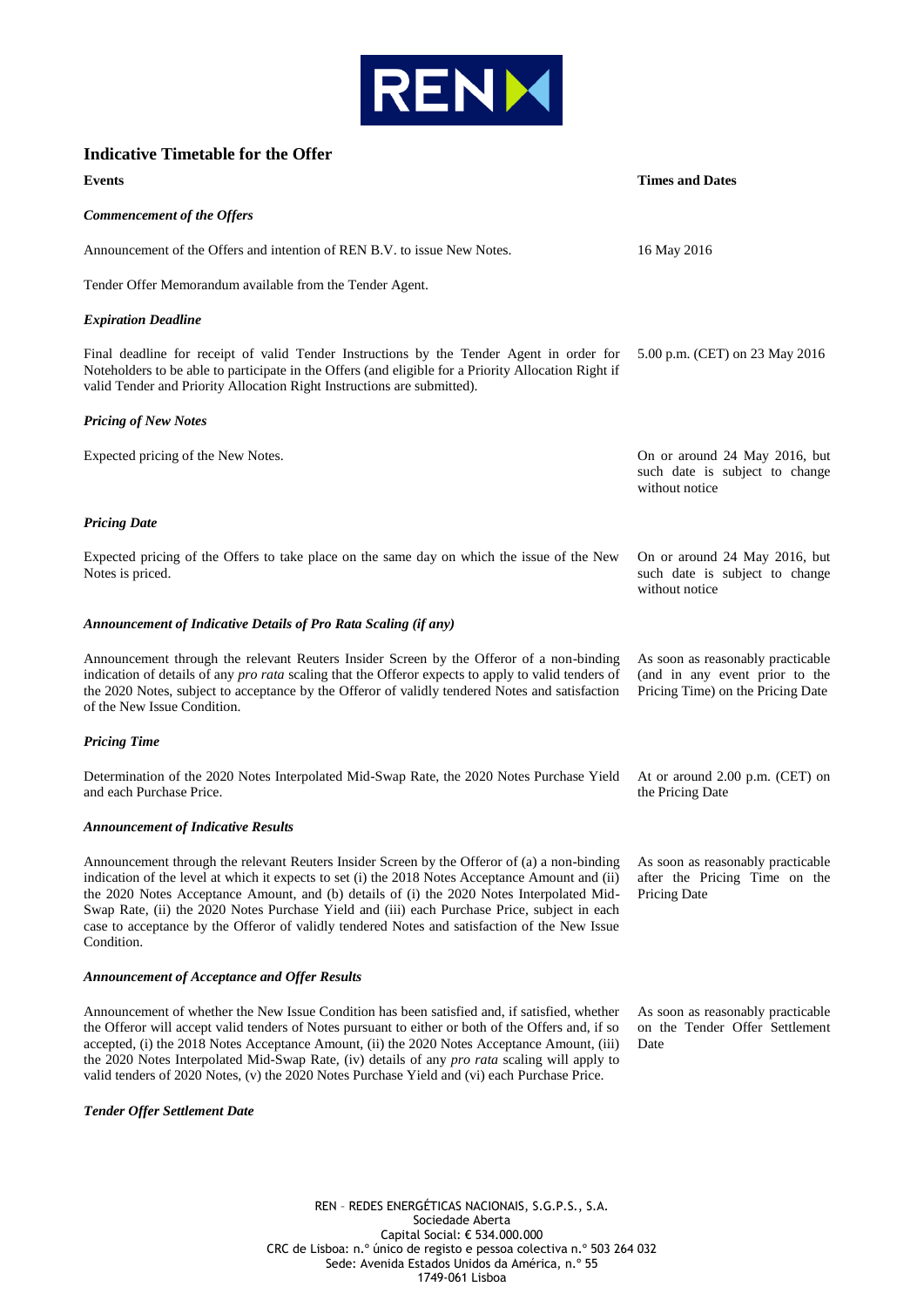

Subject to satisfaction or waiver of the New Issue Condition, expected Tender Offer Settlement Date for the Offers.

31 May 2016, or (if different) 4 Business Days following the pricing of the New Notes

#### *New Issue Settlement Date*

Expected issue of New Notes and settlement of such new issue (subject to the satisfaction of customary conditions precedents).

1 June 2016, or (if different) 5 Business Days following the pricing of the New Notes

*The Offeror may, in its sole discretion, extend, re-open, amend, waive any condition of or terminate either Offer at any time (subject to applicable law and as provided in the Tender Offer Memorandum) and the above times and dates are subject to the right of the Offeror to so extend, re-open, amend and/or terminate the Offer.*

*The above times and dates are subject to the right of the Offeror to extend, re-open, amend, and/or terminate either Offer (subject to applicable law and as provided in the Tender Offer Memorandum). Noteholders are advised to check with any bank, securities broker or other intermediary through which they hold Notes when such intermediary would need to receive instructions from a Noteholder in order for that Noteholder to be able to participate in, or (in the limited circumstances in which revocation is permitted) revoke their instruction to participate in, an Offer before the deadlines specified in the Tender Offer Memorandum. The deadlines set by any such intermediary and any relevant International Clearing System for the submission and withdrawal of Tender Instructions will be earlier than the relevant deadlines specified in the Tender Offer Memorandum.*

**Noteholders are advised to read carefully the Tender Offer Memorandum for full details of, and information on the procedures for, participating in the Offer.**

Questions and requests for assistance in connection with (i) either Offer may be directed to the Dealer Managers, and (ii) the delivery of Tender Instructions may be directed to the Tender Agent, the contact details for each of which are set out below.

J.P. Morgan Securities plc (Telephone: +44 20 7134 2468; Attention: Liability Management Group; Email: [emea\\_lm@jpmorgan.com\)](mailto:emea_lm@jpmorgan.com) and Société Générale (Telephone: +44 20 7676 7579; Attention: Liability Management Group; Email: liability.management@sgcib.com) are acting as Dealer Managers and Lucid Issuer Services Limited (Telephone: + 44 20 7704 0880; Fax: +44 20 3004 1590, Attention: Thomas Choquet; Email: ren@lucid-is.com) is acting as Tender Agent.

**DISCLAIMER** This announcement must be read in conjunction with the Tender Offer Memorandum. This announcement and the Tender Offer Memorandum contain important information which should be read carefully before any decision is made with respect to the Offers. If any Noteholder is in any doubt as to the contents of the Tender Offer Memorandum or the action it should take, it is recommended to seek its own financial advice, including in respect of any tax consequences, from its broker, bank manager, solicitor, accountant or other independent financial, tax or legal adviser. Any individual or company whose Notes are held on its behalf by a broker, dealer, bank, custodian, trust company or other nominee must contact such entity if it wishes to tender such Notes pursuant to the Offers. The Dealer Managers will not be responsible to any Noteholders for providing the protections afforded to customers of the Dealer Managers or for advising any other person in connection with the Offers. None of the Offeror, the Issuers, the Dealer Managers or the Tender Agent makes any recommendation whether Noteholders should tender Notes pursuant to the Offers.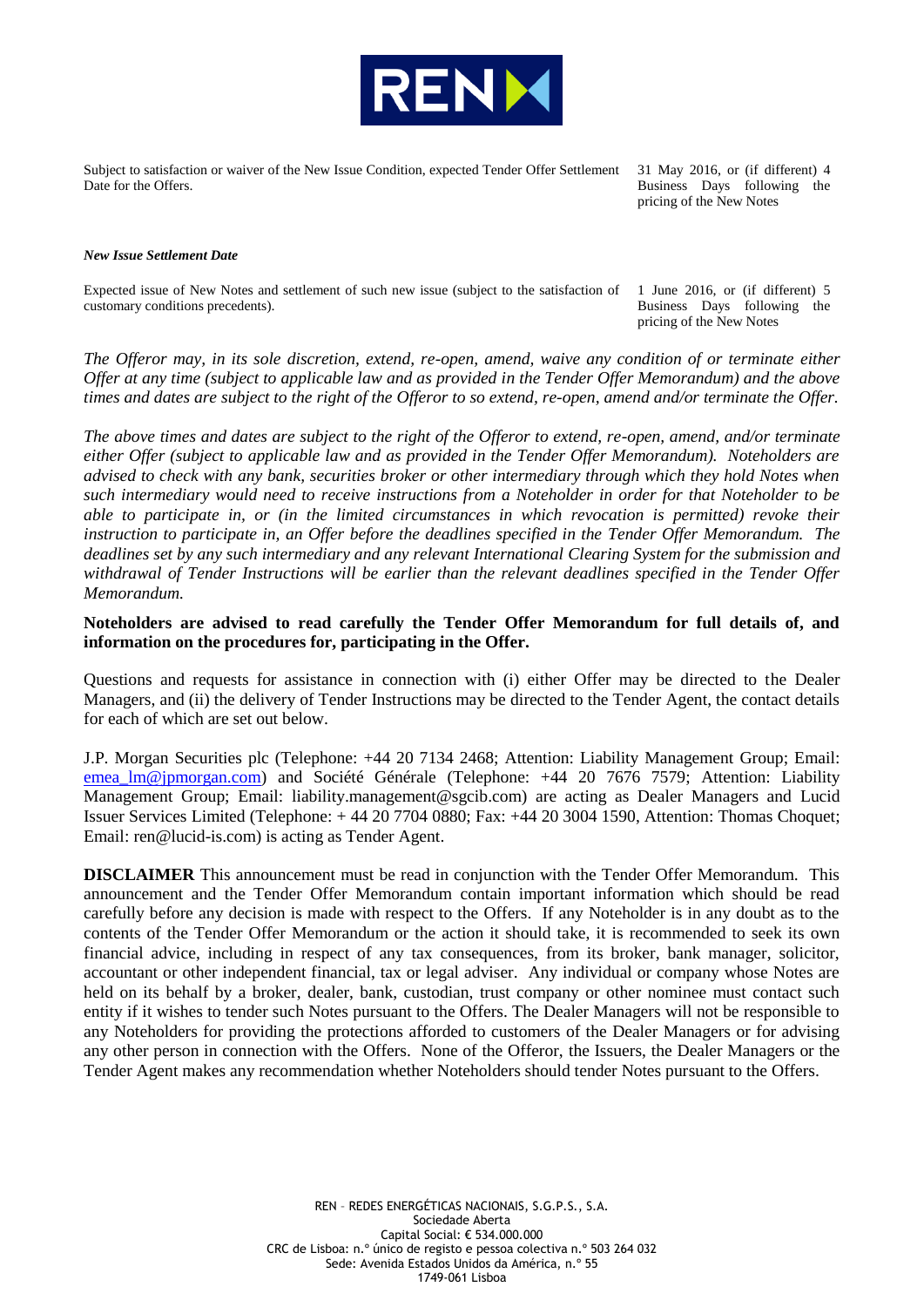

## **OFFER AND DISTRIBUTION RESTRICTIONS**

*The distribution of this announcement and the Tender Offer Memorandum in certain jurisdictions may be restricted by law. Persons into whose possession this announcement and/or the Tender Offer Memorandum comes are required by each of the Offeror, the Dealer Managers and the Tender Agent to inform themselves about, and to observe, any such restrictions. Nothing in this announcement or the Tender Offer Memorandum or the electronic transmission thereof constitutes an offer to buy or the solicitation of an offer to sell Notes (and tenders of Notes for purchase pursuant to the Offers will not be accepted from any Noteholder) in any circumstances or jurisdictions in which such offer or solicitation is unlawful. In any jurisdiction where the securities, blue sky or other laws require an Offer to be made by a licensed broker or dealer and any of the Dealer Managers or any of their respective affiliates is such a licensed broker or dealer in such jurisdiction, such Offer shall be deemed to be made by such Dealer Manager or such affiliate, as the case may be, on behalf of the Offeror in such jurisdiction.*

*No action has been or will be taken in any jurisdiction in relation to the New Notes that would permit a public offering of securities and the minimum denomination of the New Notes will be €100,000.*

#### *Portugal*

The Offers are not being made, directly or indirectly, to the public in Portugal under circumstances which are deemed to be a public offer under the Portuguese Securities Code enacted by Decree-Law no. 486/99 of 13 November 1999 (as amended and restated from time to time, the **Portuguese Securities Code**).

No action has been or will be taken to, directly or indirectly, advertise, market, gather investment intentions, submit to investment gathering procedures, invite to tender, offer to buy or purchase the Notes in relation to the Offers in circumstances which could qualify as a public offer of securities in Portugal, notably in circumstances which could qualify as a public offer addressed to individuals or entities resident in Portugal or having permanent establishment located in Portuguese territory, as the case may be, who are not qualified investors (*investidores qualificados*) for the purposes of the Portuguese Securities Code.

None of this announcement, the Tender Offer Memorandum nor any document, circular, advertisement, announcement or any other offering material in relation to the Offers has been or is expected to be (i) distributed to the public in Portugal or to individuals or entities resident in Portugal or having permanent establishment located in Portuguese territory, as the case may be, who are not qualified investors (*investidores qualificados*) for the purpose of the Portuguese Securities Code; and (ii) registered or filed with or approved by the Portuguese Securities Market Commission (*Comissão do Mercado de Valores Mobiliários*) or will be distributed or caused to be distributed or made available, directly or indirectly, to the public in Portugal.

Any Tender Instructions delivered by the Noteholders, or by any other person on their behalf, for the tender of any Notes pursuant to the Offers will not be accepted by the Offeror in any circumstances in which such Tender Instruction does not comply with these Offer and Distribution Restrictions or otherwise is unlawful in Portugal and does not comply with all provisions of the applicable Portuguese legal framework.

#### *United States*

The Offers are not being made, and will not be made, directly or indirectly in or into, or by use of the mail of, or by any means or instrumentality of interstate or foreign commerce of or of any facilities of a national securities exchange of, the United States. This includes, but is not limited to, facsimile transmission, electronic mail, telex, telephone, the internet and other forms of electronic communication. Accordingly, copies of this announcement, the Tender Offer Memorandum and any other documents or materials relating to the Offers are not being, and must not be, directly or indirectly mailed or otherwise transmitted, distributed or forwarded (including, without limitation, by custodians, nominees or trustees) in or into the United States or to any U.S. persons (as defined in Regulation S under the United States Securities Act of 1933, as amended) and the Notes cannot be tendered in the Offers by any such use, means, instrumentality or facility or from within the United States or by or on behalf of U.S. persons. Any purported tender of Notes resulting directly or indirectly from a violation of these restrictions will be invalid and any purported tender of Notes made by a person that is a U.S. person or is located or resident in the United States, or any agent, fiduciary or other intermediary acting on a non-discretionary basis for a principal that is a U.S. person or is giving instructions from within the United States, will be invalid and will not be accepted.

Neither this announcement nor the Tender Offer Memorandum is an offer of securities for sale in the United States or to U.S. persons. Securities may not be offered or sold in the United States absent registration under, or an exemption from the registration requirements of, the Securities Act. The New Notes have not been, and will not be, registered under the